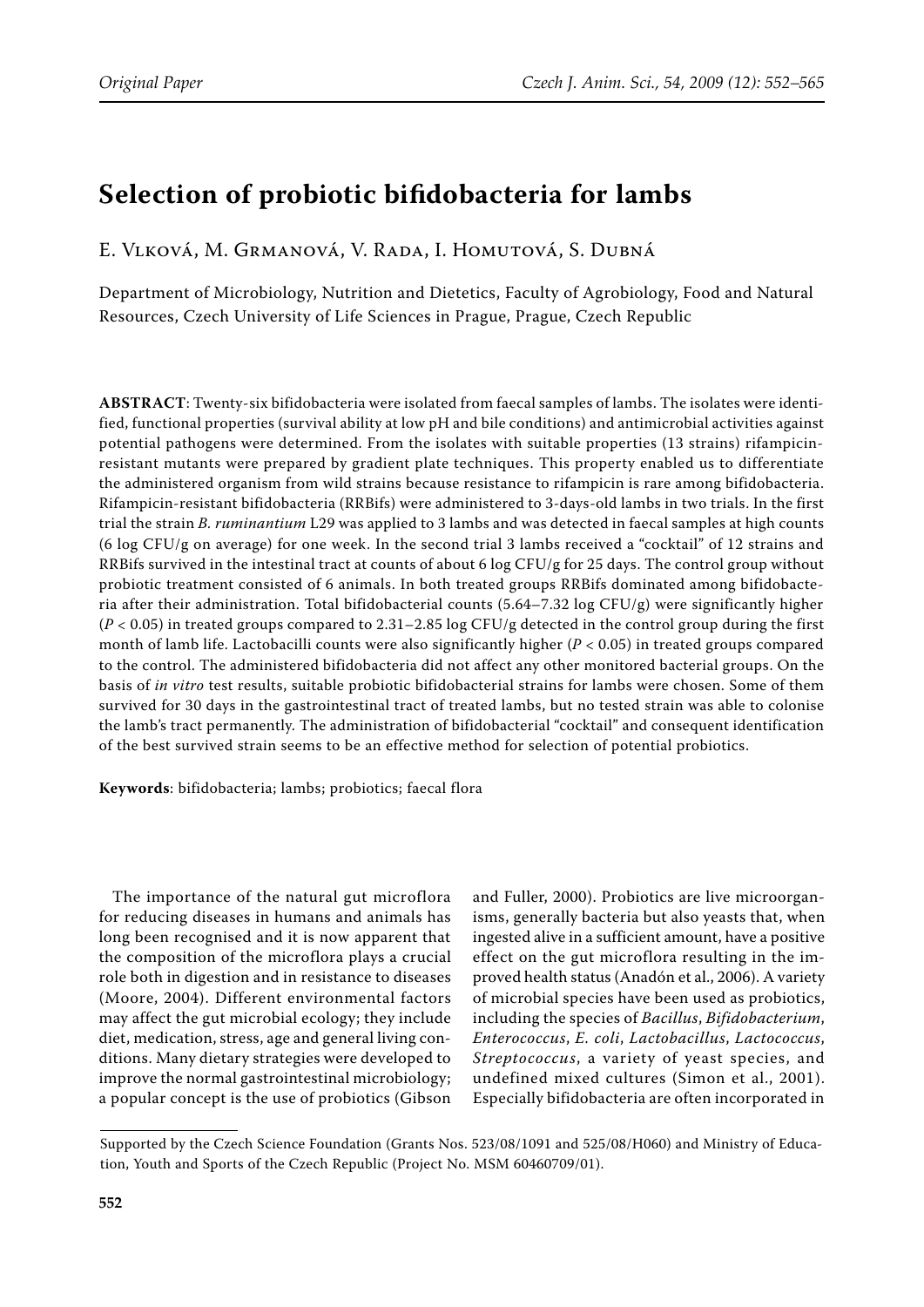fermented milk products and food supplements for humans and seem to be very effective probiotics (Bergonzelli et al., 2005; Leahy et al., 2005) whereas the species of *Lactobacillus*, *Bacillus*, *Enterococcus* and *Saccharomyces* yeast have been used most extensively in livestock (Wallace and Newbold, 1992; Simon et al., 2001). However, there has been a recent increase in research on feeding bifidobacteria to livestock (Abe et al., 1995; Patterson and Burkholder, 2003; Moore, 2004; Shim et al., 2005). Rada et al. (2006) reported that bifidobacteria are a more numerous bacterial group in the gastrointestinal tract of young ruminants than lactobacilli and there is a reasonable presumption that bifidobacteria could be an effective probiotic for ruminants during the milk-feeding period.

Bifidobacteria are Gram-positive, non-sporeforming, non-motile, anaerobic, saccharolytic, irregular rods. The typical habitat of this genus is the human and warm-blood animal intestinal tract. Bifidobacteria dominate in breast-fed infants being supported by "bifidogenic factors" present in human milk. Their occurrence in other mammal kids during the milk-feeding period is also high (Abe et al., 1995; Vlková et al., 2006). The presence of bifidobacteria in the gastrointestinal tract has been associated with a number of health benefits. Inhibition of pathogens is one of the beneficial effects of bifidobacteria. Proposed mechanisms of pathogen inhibition include competition for nutrients, production of toxic conditions and compounds (volatile fatty acids, low pH, and bacteriocins), competition for binding sites on the intestinal epithelium, and stimulation of the immune system (Servin, 2004; Moroni et al., 2006). Other positive effects that are ascribed to bifidobacteria are vitamin production, degradation and fermentation of food ingredients, stimulation of feeding tolerance, and reduction of allergic symptoms. Bifidobacteria contribute to a reduction in the level of unfavourable metabolites (ammonium and procarcinogenic enzymes) in colon (Gibson and Fuller, 2000; Leahy et al., 2005).

The use of bifidobacterial strains as a probiotic for livestock increased, especially after the application of antibiotics as growth promoters was banned in the European Union. In animal husbandry probiotics are recommended to increase weight gains, to improve feed conversion ratios and to control diarrhoea therapeutically (Moore, 2004). In order to exert a beneficial effect, probiotic bacteria should be viable and present at high numbers in the prod-

uct at the time of consumption (McBrearty et al., 2001). Moreover, the majority of the bifidobacterial species are host specific and it is recommended that the bifidobacterial strains used as probiotics should originally be isolated from the same species as the intended use ought to have an enhanced chance of survival. Many selection criteria were proposed for assessment of new probiotic strains. Strains should be generally recognized as safe with minimal possibilities for the antibiotic resistance transfer. Probiotic strains should be stable during the gastrointestinal passage (resistance to low pH and bile acids) and also in the product (resistance to oxygen and technological process), and they should maintain good viability and functionality during storage. It is required that probiotics would survive in the gastrointestinal microbial ecosystem; adherence to the gut epithelium would enhance their survival ability. Other probiotic characteristics are inhibition of pathogens, modulation of metabolic activities and immunomodulation. Probably no probiotic strain has all these characteristics, but it is desirable that as many as possible should be present (Vaughan and Mollet, 1999; Gibson and Fuller, 2000; Mättö et al., 2006).

The objectives of this study were to isolate, identify and characterise bifidobacteria from lamb faeces. The main aim of the work was the selection of potentially new probiotic strains for lambs mainly according to their ability to survive in *in vivo* conditions.

#### **Material and Methods**

#### **Bacteria isolation and identification**

Bifidobacteria were isolated from faecal samples of lambs (Charolais) during the milk-feeding period. Isolations were performed using modified TPY agar (Sharlau, Barcelona, Spain) supplemented with mupirocin (100 g/l) and glacial acetic acid (1 ml/l) according Rada and Petr (2000). Bifidobacterium isolates were identified by the following criteria: (i) they are Gram-positive pleomorphic rods, (ii) they show fructose-6-phosphate phosphoketolase activity (F6PPK) as determined by the method described by Orban and Patterson (2002), (iii) they have a positive reaction with genus-specific primers (Kok et al., 1996), (iv) they have a positive reaction with fluorescence-labelled probe (a kit for *Bifidobacterium* sp., RiboTechnologies, Groningen,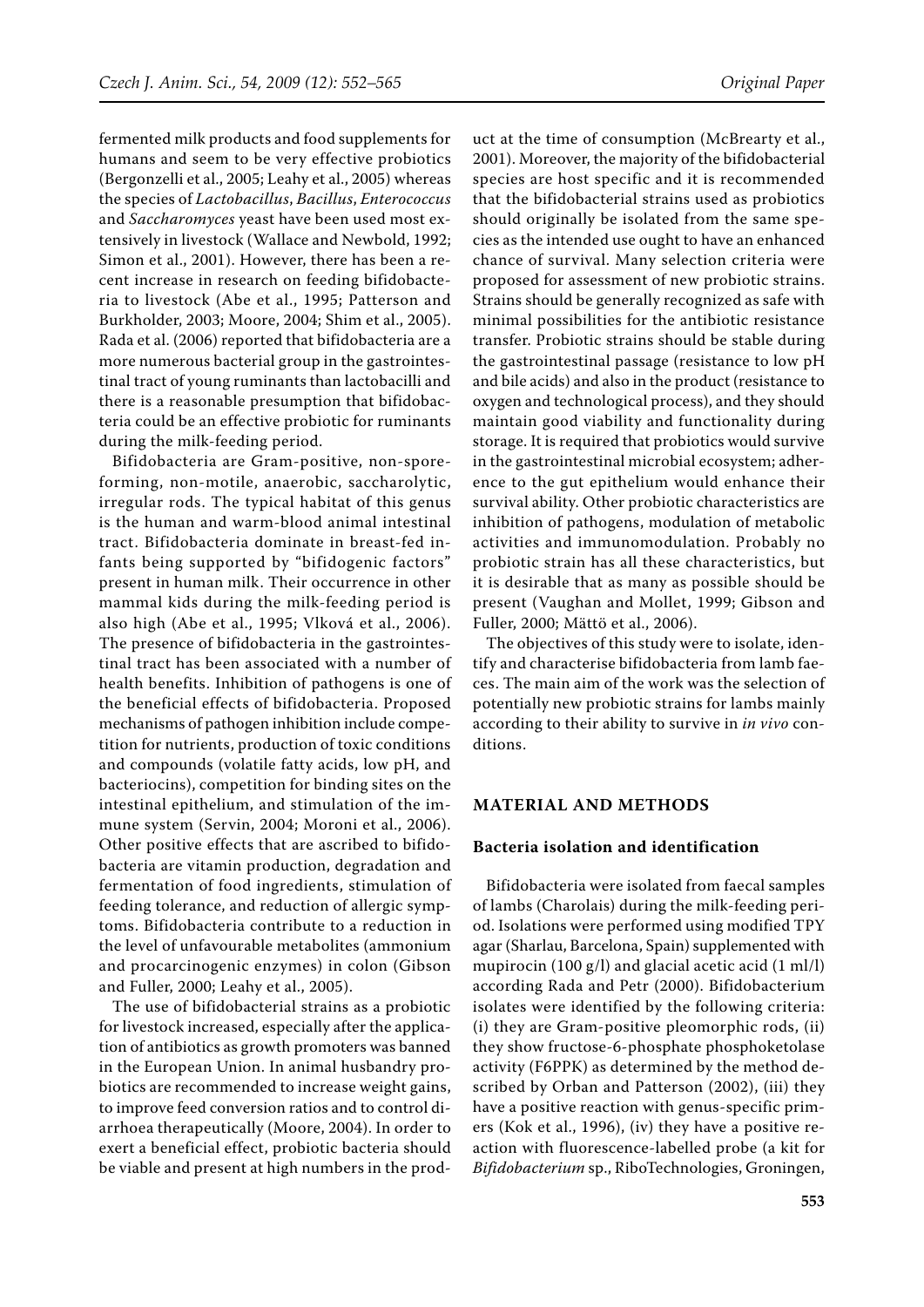The Netherlands). Bifidobacteria were tentatively identified by their carbohydrate fermentation profiles according to Biavati and Mattarelli (1991). Biochemical profiles were determined by API 50 CHL and API ID 32 A Rapid tests (BioMérieux, France). Five strains originated from the gastrointestinal tract of calves obtained from the German Resource Centre for Biological Material: *B. ruminantium* DSMZ 6489, *B. merycicum* DSMZ 6492, *B. pseudolongum* subsp. *globosum* DSMZ 20092, *B. thermophilum* DSMZ 20210, and *B. boum* DSMZ 20432 were used as control microorganisms. Bifidobacterial cultures were maintained at –70°C in TPY broth (Sharlau, Barcelona, Spain) containing glycerol (20% v/v) and subcultured anaerobically at 37°C for 24 h in the same medium.

*Clostridium difficile* KK4 was isolated from an infant faecal sample using Reinforced Clostridial Agar (Oxoid) supplemented with novobiocin (8 mg/l) and colistin (8 mg/l; Colado and Sanz, 2007). The strain was characterised by API 20A (BioMérieux, France) and identified to the species level using a fluorescence *in situ* hybridization (FISH) kit for *Clostridium difficile* (RiboTechnologies, Groningen, The Netherlands). Strain *E. coli* O55 was kindly provided by Dr. Igor Šplíchal from the Institute of Microbiology, Academy of Sciences of the Czech Republic, Nový Hrádek.

## *In vitro* **testing and characterization of bifidobacteria**

Properties predicting the survival of bifidobacteria during passage through the gastrointestinal tract of the animal (acid and bile tolerance) were tested using the method described by Saarela et al. (2003). Briefly: for the acid and bile tolerance test a cell suspension of overnight bifidobacterial cultures was mixed with 2 ml of pH 3 buffer (PBS, pH adjusted with HCl) for acid tolerance test, with 2 ml of PBS buffer (pH 7.2) containing 1.5% bile extract for bile tolerance test, or with 2 ml of PBS buffer (pH 7.2) for the control. The bacterial suspensions were incubated at 37°C for 1 and 2 h (acid tolerance), 2 and 3 h (bile tolerance), or 0 and 3 h (control). The residual viable counts were determined by the standard plate count methods using TPY agar.

The antimicrobial activity of bifidobacterial cell-free supernatants against *E. coli* O55 and *Clostridium difficile* KK4 was tested by the agar-well

diffusion method. Cell-free culture supernatants were obtained by microcentrifugation (18 000  $\times$  g, 4°C, 20 min) of overnight bifidobacterial cultures, pH of the supernatants was measured with a pHmeter (Schott, Germany). Twenty ml of nutrient agar (Wilkins-Chalgren for *Cl. difficile* or Miller-Hinton for *E. coli* O55, both Oxoid) were added to 1 ml of overnight culture of either *Cl. difficile* or *E. coli*. Plates were dispersed and agar was let solidify. Six wells were created using a 6 mm cork borer. Into the wells 100 μl of the cell-free supernatant of bifidobacteria in triplicate were pipetted, plates were placed into anaerobic jars (Anaerobic Plus System, Oxoid) with palladium catalyst (Oxoid BR 42; atmosphere  $CO<sub>2</sub>:H<sub>2</sub>$  10:90) and incubated for 10 hours at 4°C to let the supernatant diffuse to agar. After it plates were cultured 24 h at 37°C and zones of inhibition were measured. The antimicrobial activity of the cell-free bifidobacterial supernatant neutralised with 1M NaOH was tested by the same procedure.

Bifidobacterial strains were screened for the ability to ferment cow milk and survive in this condition. Milk was prepared from low-fat dried milk (10 g/100 ml of distilled water), dosed into tubes, boiled for 30 min, hermetically closed, and cooled to 37°C. Overnight growth cultures were inoculated to the milk, milk was fermented for 24 h at 37°C and bifidobacterial counts were determined by cultivation using TPY agar (Sharlau, Barcelona, Spain). Fermented milk was stored at 4°C and bifidobacteria were detected in one-week period.

# **Preparation of rifampicin-resistant bifidobacteria**

From 13 bifidobacterial strains with suitable properties rifampicin-resistant mutants (RRBifs) were prepared by gradient plate techniques. Briefly: Liquid nutrient agar was poured into Petri dishes and dishes were placed at an angle. After agar solidification, liquid nutrient agar with rifampicin (100 mg/l) was poured over the first layer. It solidified and formed an antibiotic gradient. Then, the plates were inoculated with bifidobacteria. After incubation rifampicin-resistant mutant bifidobacteria were isolated from high-drug areas. This property enabled us to differentiate the administered organism from wild strains, because resistance to rifampicin is rare among wild strains of bifidobacteria (Rada et al., 1995). RRBifs showed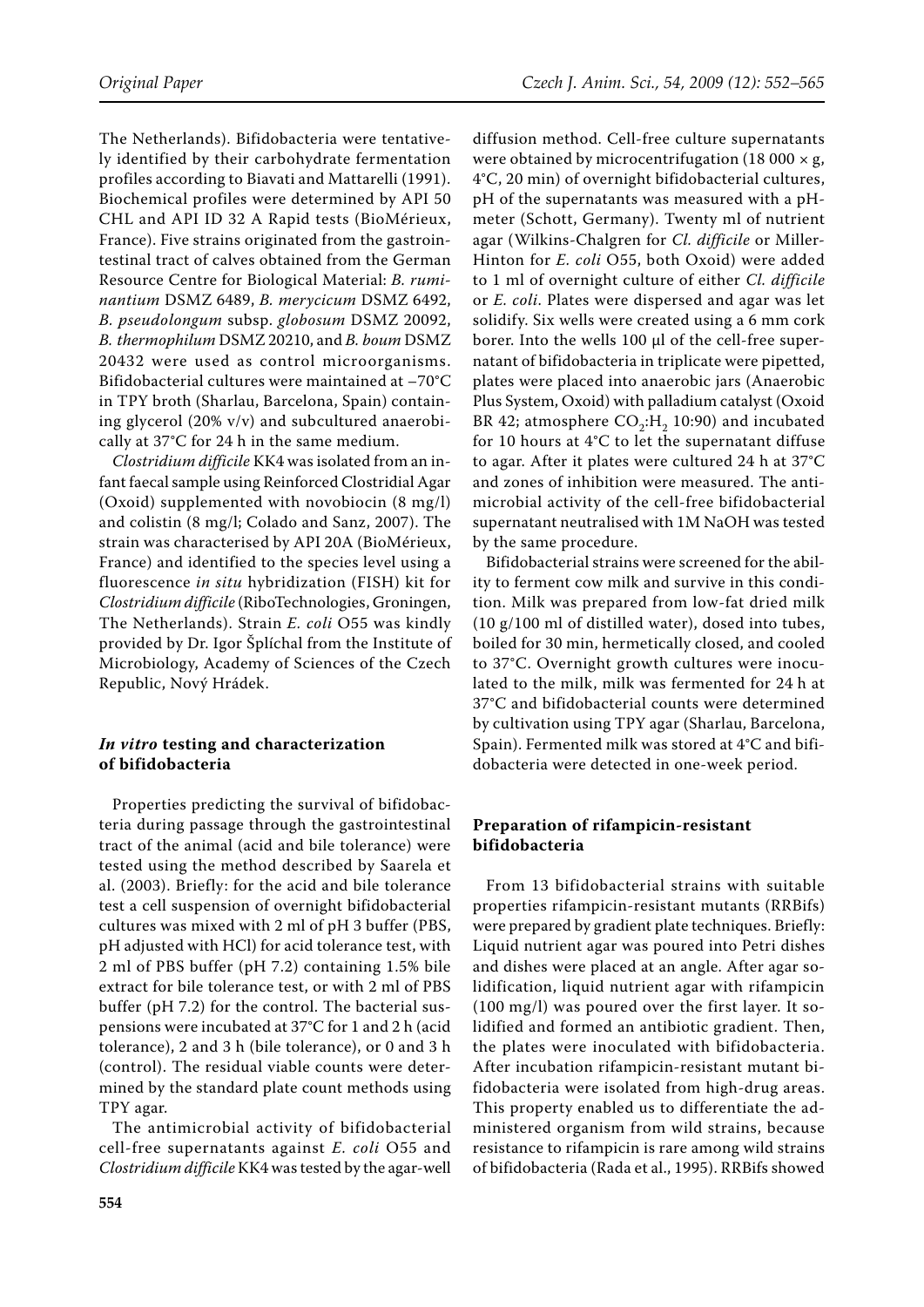the same physiological and biochemical characteristics as original isolates.

#### **Administration of bifidobacteria to lambs**

Three-day old sucking lambs from Milan Slavík Farm (Mšec-Háje, West Bohemia Region) were fed milk fermented by RRBifs. Marked strains were subcultured in TPY broth. For the first 3 days of life, lambs with their dams were housed separately and lambs were fed mother's milk exclusively. On the  $4<sup>th</sup>$  day of life lambs with dams were moved to the flock of sheep where calf starter, hay and water were available *ad libitum*. In the first trial, 3 threedays-old lambs were fed milk fermented by a monoculture of *B. ruminantium* L29. In the second trial, single administration of a mixture of 12 strains ("cocktail" administration) to 3 three-days-old lambs was done. The control group consisted of 6 lambs and was without probiotic treatment.

# **Sampling, bacteria enumeration, and detection of administered bifidobacteria**

Faecal samples were taken using sterile gloves from the rectum, transferred to the tube filled with Wilkins-Chalgren broth (Oxoid) and transported to the laboratory within 2 h. The first samples were taken before the administration of bifidobacteria and lambs were re-sampled in approximately one week periods. Samples were serially diluted in the Wilkins-Chalgren broth (Oxoid) under anaerobic conditions. Rifampicin-resistant bifidobacteria were enumerated using modified TPY agar supplemented with mupirocin (100 mg/l), glacial acetic acid (1 ml/l) and rifampicin at the concentration of 100 mg/l. The administration of the "cocktail" containing 12 different bifidobacterial strains enabled us to select effectively probiotic bacteria with higher survival ability in the intestinal tract. Rifampicin-resistant strains from the highest dilution were identified (as described above) and compared with pure cultures used for probiotic treatment by biochemical tests API 50 CHL and API ID 32 A Rapid (BioMérieux, France).

Faecal bacteria were detected using selective agars. Appropriate dilutions were transferred to sterile Petri dishes, which were immediately filled with the media for bifidobacteria (TPY agar, Sharlau, Spain) supplemented with mupirocin

(100 mg/l) and glacial acetic acid (1 ml/l) according to Rada and Petr (2000), lactobacilli (Rogosa agar, Oxoid) and anaerobes (Wilkins-Chalgren, Oxoid). Bifidobacteria and anaerobic bacteria were incubated in anaerobic jars (Anaerobic Plus System, Oxoid) at 37°C for 72 h. Lactobacilli were incubated aerobically at 37°C for 48 h. Petri dishes with TBX agar (Oxoid) for *E. coli* and Slanetz-Bartley (Oxoid) for enterococci were inoculated with 0.1 ml of an appropriate dilution and spread using sterile glass rods. Inoculated plates were incubated aerobically at 37°C for 24 h (*E. coli*) or 48 h (enterococci).

Specific fluorescence in situ hybridisation (FISH) kits for *Bifidobacterium* spp., *E. coli*, *Lactobacillus* sp., and total bacteria by the fluid method (Ribo-Technologies, Groningen, The Netherlands) were used for the quantitative detection of bacteria in faecal samples. After hybridisation, samples were analysed with a Nikon E-800 epifluorescence microscope and software Lucia 5.10.

#### **Statistical analyses**

Means and standard deviations of bacterial counts were calculated. The one-sample Kolmogorov-Smirnov test of composite normality was used to confirm normal distribution of data. The significance of differences between the control and experimental group and between the methods used for faecal bacteria detection was evaluated by *t*-test.

# **Results**

## **Bifidobacteria isolation, identification and characterisation**

Sixty-five wild strains of bifidobacteria were isolated from 18 calves aged 2–80 days. The isolates were identified as a member of the genus *Bifidobacterium* by morphological characteristics, F6PPK test, and genus-specific PCR and FISH. Twenty-six strains with different morphology were chosen for detailed characterisation and *in vitro* testing (for results see Table 1). Using a biochemical test 9 strains were identified as *B. merycicum*, 5 as *B. thermophilum*, 5 strains as *B. pseudolongum*, 2 strains belonged to the species *B. ruminantium* and 5 were not identified by the method used.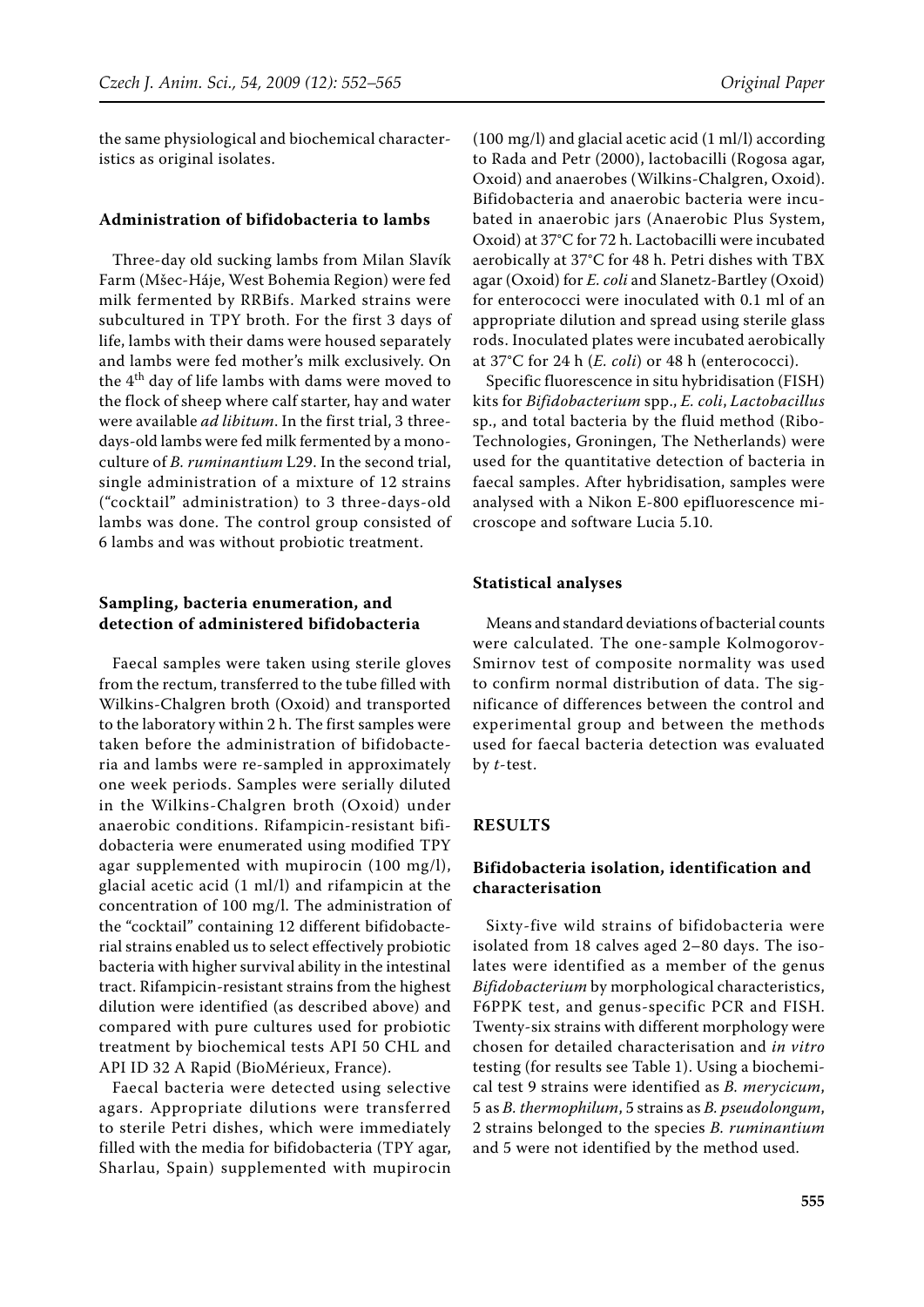|                                     |                     | Delta log CFU/ml decrease after incubation in |                |                |                 |                        |                      |
|-------------------------------------|---------------------|-----------------------------------------------|----------------|----------------|-----------------|------------------------|----------------------|
| Strain                              | Identified as       | pH <sub>3</sub>                               |                | 1.5% bile      |                 | Inhibition zones (mm)* |                      |
|                                     |                     | $1\ \mathrm{h}$                               | 2 <sub>h</sub> | 2 <sub>h</sub> | $3\ \mathrm{h}$ | E. coli O55            | Cl. difficile<br>KK4 |
| L1                                  | B. merycicum        | 0.21                                          | 0.27           | 0.11           | 0.12            | 6.00                   | 8.67                 |
| L2                                  | B. thermophilum     | 0.50                                          | 1.99           | 0.00           | 0.24            | 12.00                  | 6.00                 |
| L <sub>3</sub>                      | B. merycicum        | 0.00                                          | 2.88           | 0.00           | 0.00            | 6.00                   | 8.33                 |
| L4                                  | B. merycicum        | 0.56                                          | 0.66           | 0.00           | 0.30            | 10.67                  | 7.00                 |
| L <sub>5</sub>                      | B. merycicum        | 0.00                                          | 0.12           | 0.58           | 0.60            | 10.67                  | 9.00                 |
| L6                                  | Bifidobacterium sp. | 1.68                                          | $> 5\,$        | 0.75           | 2.15            | 6.00                   | 9.00                 |
| L7                                  | Bifidobacterium sp. | 0.00                                          | 0.00           | 0.00           | 0.00            | 6.00                   | 8.00                 |
| L8                                  | B. merycicum        | 0.00                                          | 0.00           | 0.00           | 0.00            | 9.33                   | 7.00                 |
| L9                                  | B. merycicum        | 0.53                                          | 0.91           | 0.86           | 0.93            | 11.33                  | 6.00                 |
| L10                                 | B. merycicum        | 0.40                                          | 0.44           | 0.12           | > 5             | 6.00                   | 8.67                 |
| L11                                 | B. pseudolongum     | 0.46                                          | 0.79           | 0.00           | 0.86            | 6.00                   | 7.33                 |
| L12                                 | Bifidobacterium sp. | 0.00                                          | 0.14           | 0.18           | 0.20            | 6.00                   | 7.00                 |
| L13                                 | B. pseudolongum     | 1.61                                          | 1.78           | 0.18           | 0.21            | 8.67                   | 8.00                 |
| L14                                 | B. ruminantium      | 0.53                                          | 1.11           | 1.15           | 1.92            | 14.00                  | 9.00                 |
| L15                                 | B. pseudolongum     | 0.95                                          | 2.51           | 0.06           | 1.66            | 10.00                  | 6.00                 |
| L16                                 | Bifidobacterium sp. | 0.51                                          | 1.47           | 1.13           | 1.58            | 6.00                   | 7.67                 |
| L17                                 | B. merycicum        | $0.87\,$                                      | 1.51           | 0.00           | 0.85            | 6.00                   | 7.33                 |
| L18                                 | Bifidobacterium sp. | 2.77                                          | 4.77           | 0.00           | 0.11            | 6.00                   | 6.00                 |
| L19                                 | B. ruminantium      | 0.03                                          | 0.21           | 0.11           | 0.25            | 10.67                  | 8.67                 |
| L20                                 | B. pseudolongum     | 0.00                                          | 1.50           | 1.52           | 1.63            | 8.00                   | 10.00                |
| L21                                 | B. thermophilum     | $> 5$                                         | > 5            | 0.08           | 0.10            | 6.00                   | 6.00                 |
| L22                                 | B. pseudolongum     | 2.34                                          | $> 5\,$        | 2.48           | 2.64            | 12.00                  | 9.00                 |
| L23                                 | B. merycicum        | 0.96                                          | $> 5$          | 0.00           | 0.26            | 13.33                  | 10.00                |
| L24                                 | B. thermophilum     | $0.00\,$                                      | $0.00\,$       | $0.00\,$       | 0.62            | 9.33                   | 6.00                 |
| L25                                 | B. merycicum        | 0.00                                          | 0.00           | 0.16           | 0.20            | $6.00\,$               | 6.00                 |
| L26                                 | B. thermophilum     | 0.00                                          | 1.10           | 0.23           | 1.43            | 10.00                  | 9.00                 |
| Control strains (DSMZ)              |                     |                                               |                |                |                 |                        |                      |
| B. boum 20432                       |                     | 2.80                                          | 4.28           | $0.54\,$       | 1.50            | 6.00                   | 8.33                 |
| B. merycicum 6492                   |                     | 0.62                                          | 0.82           | 0.56           | 0.71            | 6.00                   | 7.33                 |
| B. pseudolongum ssp. globosum 20099 |                     | 0.00                                          | 0.20           | 0.00           | 0.00            | 6.00                   | 6.67                 |
| B. ruminantium 6489                 |                     | 4.93                                          | $> 5$          | 0.19           | 0.19            | 6.00                   | 8.00                 |
| B. thermophilum 20210               |                     | 1.54                                          | 2.43           | $0.00\,$       | $0.00\,$        | 7.33                   | 6.67                 |

Table 1. Identification and functional properties of bifidobacteria isolated from lamb faecal samples

\*susceptibility of *E. coli* O55 and *Cl. difficile* KK4 to bifidobacterial supernatant (diameters are means of three determinations); strains printed in bold letters were chosen for administration to lambs

DSMZ = German Resource Centre for Biological Material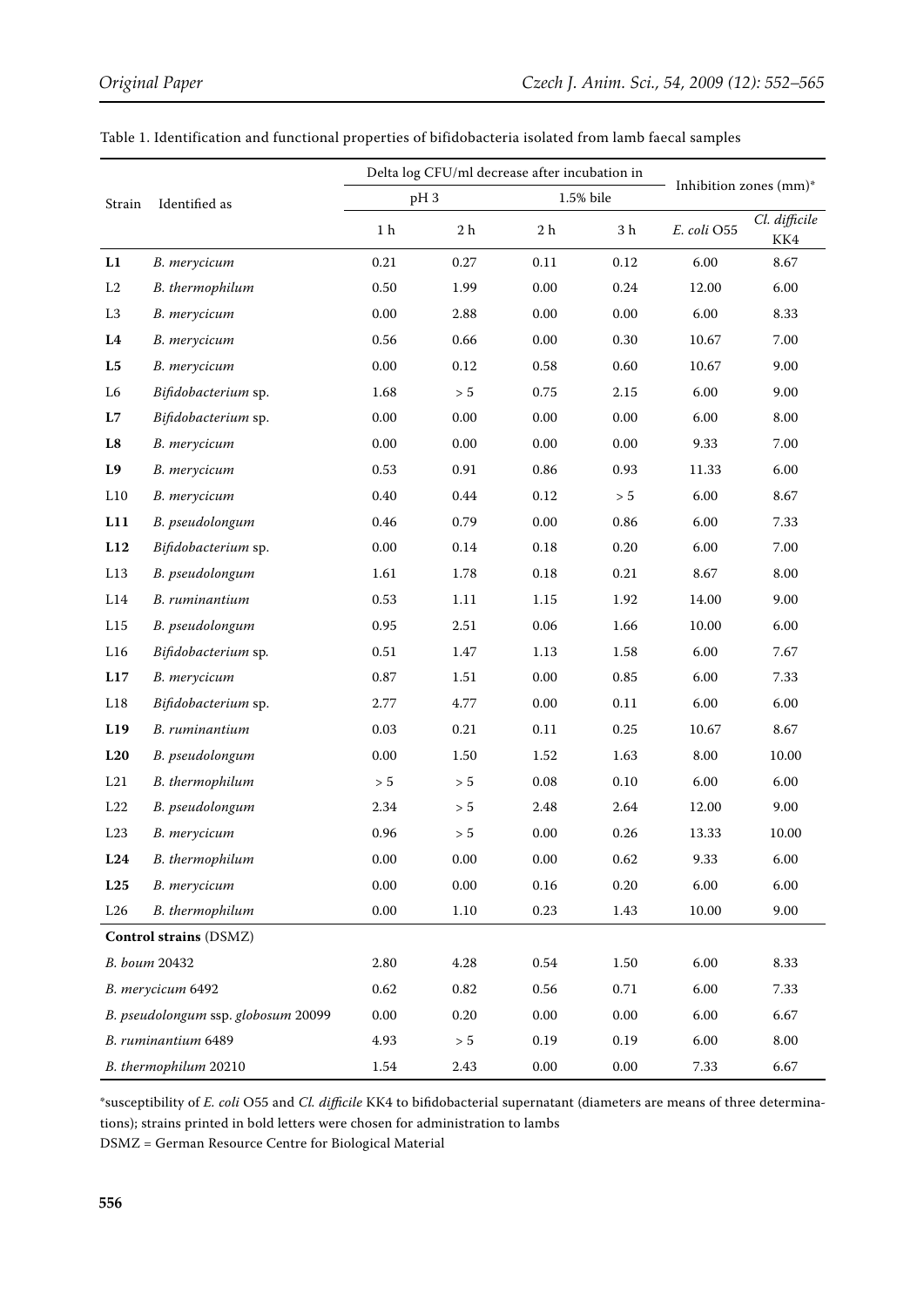|              |                | Days after RRBif | Bacterial counts log CFU/g |               |                  |  |
|--------------|----------------|------------------|----------------------------|---------------|------------------|--|
| Lamb No.     | Age (days)     | administration   | bif                        | <b>RRBifs</b> | $%$ ) RRBifs*    |  |
| $\mathbf{1}$ | 3              | $\mathbf{0}$     | $\rm ND$                   | ND            |                  |  |
|              | 12             | 9                | 8.91                       | 4.60          | 0.00049          |  |
|              | 18             | 15               | 7.49                       | ND            | $\boldsymbol{0}$ |  |
| $\sqrt{2}$   | 3              | $\mathbf{0}$     | $\rm ND$                   | ND            |                  |  |
|              | 11             | 8                | 7.45                       | 7.43          | 95.50            |  |
|              | 17             | 14               | 7.37                       | 4.13          | 0.0057           |  |
|              | 24             | 21               | 6.89                       | ND            | $\mathbf{0}$     |  |
| $\sqrt{3}$   | $\overline{2}$ | $\mathbf{0}$     | ND                         | ND            |                  |  |
|              | 10             | 9                | 6.33                       | 5.36          | 10.72            |  |
|              | 16             | 15               | 7.09                       | 6.03          | 8.71             |  |
|              | 23             | 20               | 6.14                       | ND            | $\mathbf{0}$     |  |

Table 2. Counts of bifidobacteria (bif) and rifampicin-resistant bifidobacteria (RRBifs) in lamb faecal samples before and after the administration of strain *B. ruminantium* J10IV

\*percentage of RRBifs from the total counts of bifidobacteria ND = not detected

The bifidobacteria suitable for administration to lambs were chosen by their ability to survive at low pH and in 1.5% bile extract and by their antimicrobial activity against potential pathogens (Table 1). In general, the tested strains were more sensitive to low pH than to bile extract. Eighteen out of the 26 wild strains tested and 4 out of the 5 control strains showed excellent bile tolerance (< 1 log CFU/ml decrease in viability) after 3 hours incubation. Twelve wild lamb isolates showed a decrease in viability even lover than 0.25 log CFU per ml. Only in 2 bifidobacteria a decrease in viability higher than 2 log CFU/ml compared to the control was observed. Wild bifidobacteria exhibited higher viability than reference strains after 2 hours incubation in low pH conditions. The survival of bifidobacteria at low pH was weaker than in 1.5% bile extract. Only 12 out of the 26 wild isolates and 2 out of the 5 control strains showed a decrease in viability lower than 1 log CFU/ml. In nine strains tested unsatisfactory survival ability was detected at pH 3 (decrease  $> 2 \log CFU/ml$ ).

Fifteen out of the 31 bifidobacterial cell-free supernatants tested (including control strains) inhibited the growth of *E. coli* O55 (15 wild and 1 control strain), diameters of inhibition zones varied from 8.00 to 14.00 mm, 10.49 mm on average.

Ten strains of bifidobacteria with the antibacterial activity against *E. coli* O55 strongly inhibited this strain resulting in clear inhibition zones with diameter >10 mm around the well. No inhibitory activity of 16 bifidobacteria tested was found against *E. coli* O55 (Table 1). Twenty-four cell-free supernatants tested inhibited *Cl. difficile* KK4 (19 wild and 5 control strains), diameters of inhibition zones around wells ranged between 6.67 and 10.00 mm (8.15 m in average). No inhibitory activity against *Cl. difficile* KK4 was observed in the remaining bifidobacteria (7 strains) (Table 1). The pH values of cell-free supernatants varied between 3.6 and 4.0. The neutralized supernatant did not inhibit either *E. coli* O55 or *Cl. difficile* KK4.

Thirteen strains suitable for the administration to lambs were chosen on the basis of the results described above. The major criterion was the ability to survive passage through the gastrointestinal tract, e.g. resistance to low pH and bile extract. Antimicrobial activity was a minor criterion for bifidobacteria selection. The selected isolates (L1, L4, L5, L7, L8, L9, L11, L12, L17, L19, L20, L24, L25; Table 1) were screened for the ability to ferment cow milk and survive in these conditions, because bifidobacteria were administered to lambs in the form of fermented milk. Bifidobacterial counts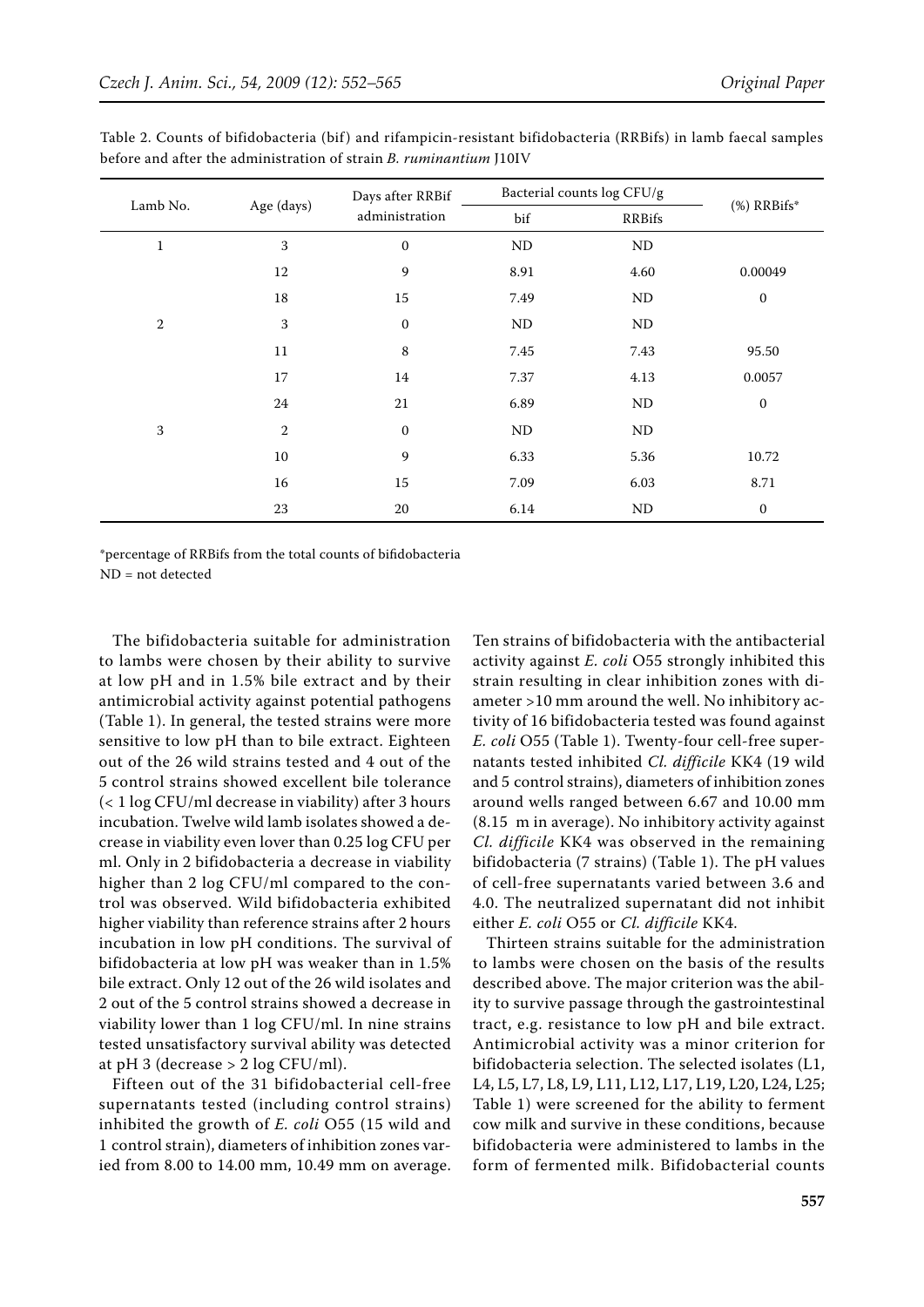

Figure 1. Bacterial counts detected by cultivation in faecal samples of lambs in trial 1 (lambs were fed *B. ruminantium* J10IV at 3 days of age); all data are means of 3 determinations

after 24 hours cultivation in milk ranged from 8.68 to 9.63 log CFU/ml, 9.07 log CFU/ml on average. Twelve out of the 13 strains survived in fermented milk for 1 month at counts  $> 10^6$  CFU/ml, one strain (L17) reached this level only for 10 days. In 6 strains viability higher than  $10^6$  CFU/ml was observed even for 3 months.

# **Faecal bacteria enumeration and detection of administered bifidobacteria**

In the first trial 3 three-days-old lambs were fed milk fermented by the monoculture of *B. ruminantium* L29. Bifidobacterial counts and viability of RRBifs in faecal samples of treated lambs are shown in Table 2 and Figure 1. In all three lambs no bifidobacteria were detected before the administration of this probiotic (three-days-old lambs). One week after administration, RRBifs accounted for 0.01–100% of total bifidobacteria (Table 2). In the second week after the probiotic treatment RRBifs were not detected in two lambs, in lamb no. 3 RRBifs accounted for 8.77% and were not present in the third week after administration. The average of RRBif counts was the highest in 11-days-old calves (one week after treatment), then they slowly decreased, the strain *B. ruminantium* L29 disappeared approximately 2 weeks after administration. The changes in the numbers of total anaerobic bacteria, bifidobacteria, RRBifs, lactobacilli, *E. coli*, and enterococci in lamb faecal samples in trial one are presented in Figure 1. No bifidobacteria were detected in 3-days-old lambs. Total bifidobacterial counts were 6.38 log CFU/g on the  $11<sup>th</sup>$ day of life, then they increased to 7.32 log CFU/g on day 17, reaching the counts of 6.52 log CFU/g in the last sampling. Bifidobacterial counts in the treated group were significantly higher (*P* < 0.05) compared to the control group (2.31–2.85 log CFU



Figure 2. Bacterial counts detected by cultivation in faecal samples of lambs in trial 2 (lambs were fed a bifidobacterial "cocktail" at 3 days of age); all data are means of 3 determinations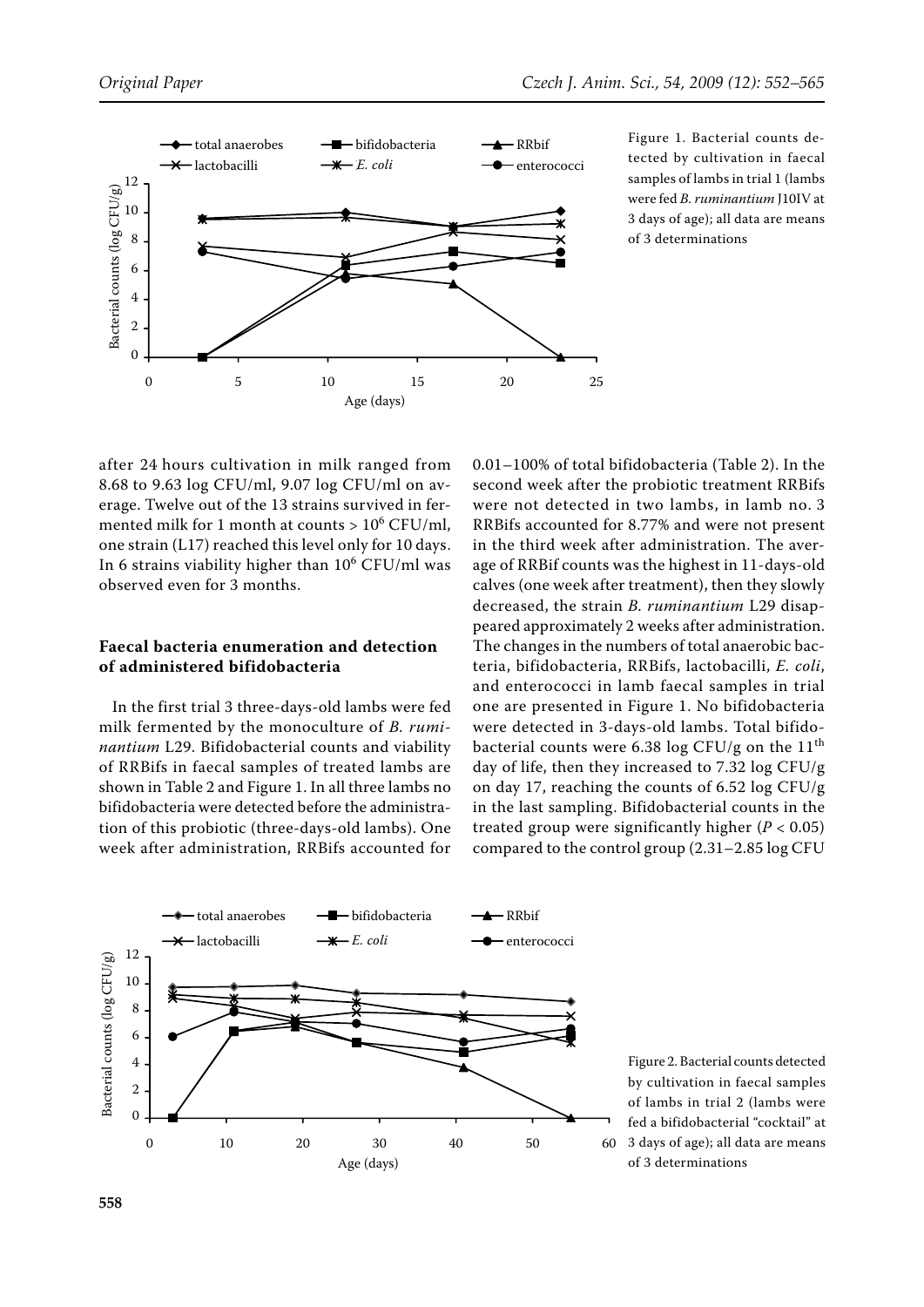|                  |            | Days after RRBif | Bacterial counts log CFU/g |               |                  |  |
|------------------|------------|------------------|----------------------------|---------------|------------------|--|
| Lamb No.         | Age (days) | administration   | bif                        | <b>RRBifs</b> | $%$ ) RRBifs*    |  |
| $\bf 4$          | 3          |                  | $\rm ND$                   | $\rm ND$      |                  |  |
|                  | $11\,$     | $\,$ 8 $\,$      | $8.14\,$                   | $8.14\,$      | 100              |  |
|                  | $20\,$     | $17\,$           | $8.64\,$                   | 8.19          | 35.48            |  |
|                  | $\rm 28$   | $25\,$           | 5.37                       | 5.37          | 100              |  |
|                  | $42\,$     | 39               | $\rm ND$                   | $\rm ND$      |                  |  |
|                  | 54         | $51\,$           | 7.26                       | ND            | $\boldsymbol{0}$ |  |
| 5                | 3          | $\boldsymbol{0}$ | $\rm ND$                   | $\rm ND$      |                  |  |
|                  | $12\,$     | $\boldsymbol{9}$ | 6.02                       | 5.87          | 70.79            |  |
|                  | 19         | $16\,$           | $8.08\,$                   | 7.59          | 32.35            |  |
|                  | $\rm 28$   | $25\,$           | 5.90                       | 5.90          | 100              |  |
|                  | $40\,$     | 37               | 4.91                       | 3.78          | 7.41             |  |
|                  | 56         | 53               | $5.01\,$                   | $\rm ND$      | $\boldsymbol{0}$ |  |
| $\boldsymbol{6}$ | 3          | $\mathbf{0}$     | $\rm ND$                   | ND            |                  |  |
|                  | 9          | 6                | 5.36                       | 5.37          | 100              |  |
|                  | $18\,$     | $15\,$           | 4.72                       | 4.67          | 89.12            |  |
|                  | $27\,$     | $24\,$           | $\rm ND$                   | $\rm ND$      |                  |  |

Table 3. Counts of bifidobacteria (bif) and rifampicin-resistant bifidobacteria (RRBifs) in lamb faecal samples before and after the administration of bifidobacterial cocktail

\*percentage of RRBifs from the total counts of bifidobacteria ND = not detected

per g) in the first month of lamb life. In the treated group, lactobacilli were the second most numerous group of faecal bacteria, their counts varied from 6.92 to 8.67 log CFU/g. In the control group, lactobacilli were found at significantly lower  $(P < 0.05)$ counts (5.59 and 4.58 log CFU/g) compared to the treated group at the age of 17 and 23 days. *E. coli* dominated in faecal flora during the whole observation reaching similar counts like total anaerobic bacteria. In 3-days-old lambs enterococci were detected at counts of 7.31 log CFU/g, they decreased to 5.44 log CFU/g on the  $11<sup>th</sup>$  day of age and their counts increased toward the end of the observation. No significant differences between the treated and control group were detected in entrococci, *E. coli* and total anaerobic bacteria counts.

In the second trial single administration of a mixture of 12 strains ("cocktail" administration) to 3 three-days-old lambs was done, results are shown in Table 3 and Figure 2. In the second experimental group no bifidobacteria were present in 3-days-old lambs either. One week after the administration of RRBifs total bifidobacteria were detected at counts of 6.51 log CFU/g on average, then they increased to 7.15 log CFU/g (maximum value detected in the second trial) and at 4 weeks of lamb age they decreased to 5.64 log CFU/g, these counts were significantly higher (*P* < 0.05) compared to the control group. During the first three observations after the probiotic treatment the cell counts of RRBifs copy the counts of total bifidobacteria, RRBifs accounted for 32.35–100% of total bifidobacteria (Table 3). The average of RRbifs hereafter decreased and the supplied strains were not detected on day 24 after administration in lamb 6, on day 39 in lamb No. 4. The best survival ability of administered bifidobacteria was observed in lamb No. 5, RRBifs disappeared on day 53 after treatment. At the end of the study (55 days of life) total bifidobacterial counts were 6.14 log CFU/g. RRBifs counts in trial 2 were insignificantly higher compared to counts detected in trial 1.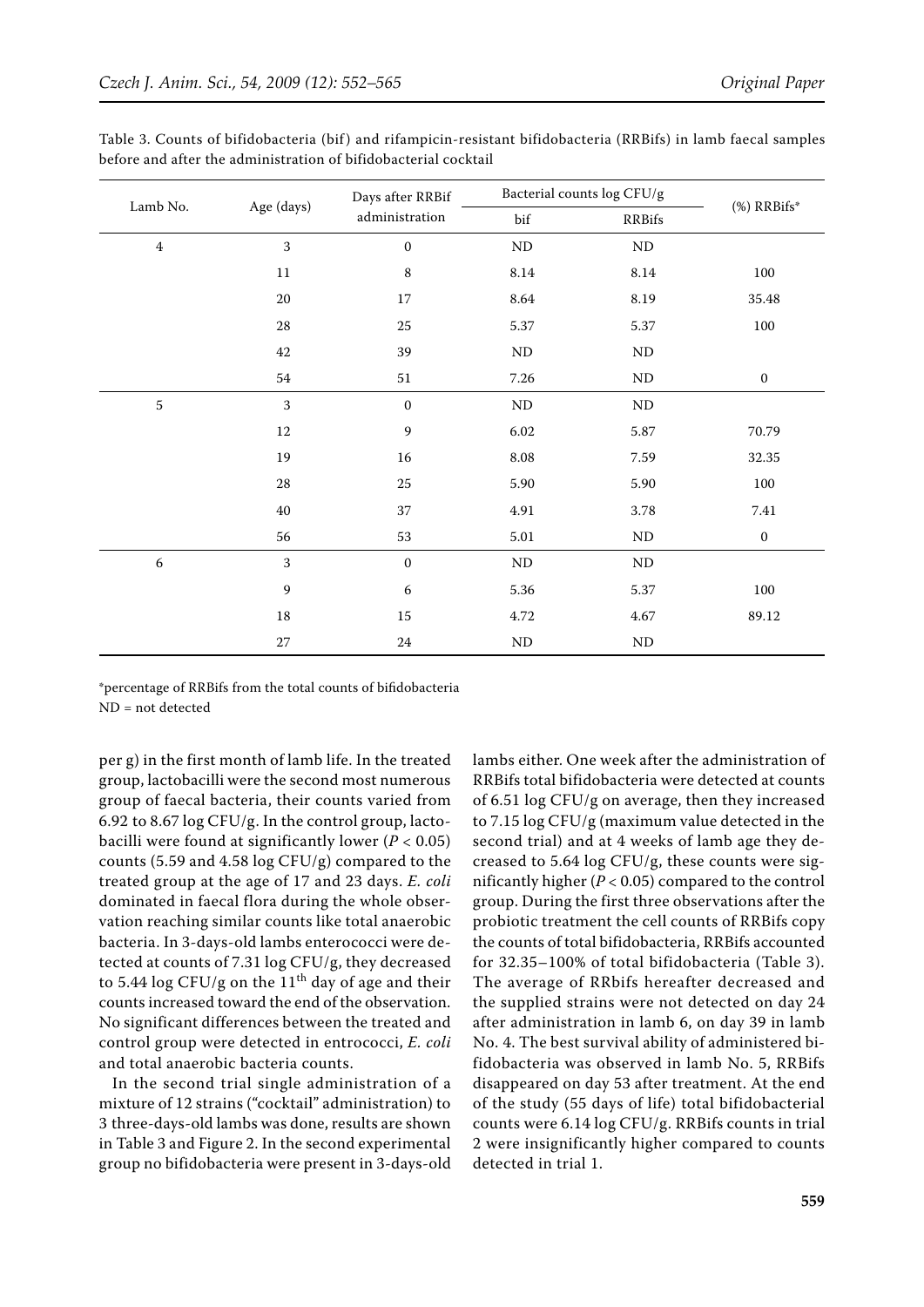RRBifs were re-isolated from faecal samples of treated lambs and characterised by biochemical tests. The best survival ability in lamb 4 and 5 was observed in strains *Bifidobacterium* sp. L5 and *B. merycicum* L25. From lamb 5 strain *B. merycicum* L1 was also re-isolated in the last sample containing RRBifs. In lamb No. 6 strains *Bifidobacterium* sp. L7 and *B. merycicum* L8 showed the best survival ability.

Development of faecal bacteria of lambs from the second trial is demonstrated in Figure 2. Similarly like in trial one, *E. coli* dominated in the faecal flora of lambs in the first 4 weeks reaching counts of about  $10^9$  CFU/g. Then their counts decreased to 5.63 log CFU/g on the  $55<sup>th</sup>$  day of life and were replaced by lactobacilli as well as bifidobacteria and enterococci. Lactobacilli were the second most numerous bacterial group in 3-days-old lambs reaching counts of 8.93 log CFU/g, then they decreased and their level  $(10^8 \, \mathrm{CFU/g})$  was relatively stable during the study, from the fifth week of life lactobacilli dominated in the faecal flora of lambs in trial 2. Their counts were significantly higher  $(P < 0.05)$  compared to the control group in the first month of life. The level of enterococci varied during the study, in 3-days-old lambs reaching the counts of  $10^6$  CFU/g, in the second observation it increased to 7.91 log CFU/g, then it decreased to 5.68 log CFU/g, and increased again to counts of 6.67 log CFU/g at the end of the study. There were no significant differences in the counts of *E. coli*, enterococci and total anaerobes between animals in the control and treated group (trial 2).

The development of faecal bacteria in the control group of lambs (without probiotic treatment) is shown in Figure 3. *E. coli* dominated again in the faecal flora of the control group in the first month of life (their counts varied from 9.19 to 8.22 log CFU per g). *E. coli* were replaced by lactobacilli which dominated in faeces, followed by bifidobacteria and enterococci. In 3-days-old lambs lactobacilli and enterococci showed the same counts (8.24 log CFU per g), then both groups decreased to 4.47 log CFU per g (lactobacilli) and 5.91 log CFU/g (enterococci) in 3-weeks-old lambs. Since the  $4<sup>th</sup>$  sampling a rapid increase of lactobacilli to 10<sup>8</sup> CFU per g was observed at the end of the study. The level of enterococci also increased, but only to counts of 6.70 log CFU/g. Bifidobacteria were found to be a minor group of faecal microflora in lambs aged 3 to 21 days, reaching the counts of 1.01–2.85 log CFU per g. Bifidobacteria rapidly increased in 1-month-old lambs (8.25 log CFU/g) and their counts were 7.11 log CFU/g on the  $50<sup>th</sup>$  day of observation. There were no diffe-rences in the development of total anaerobes, enterococci and *E. coli* in experimental lambs compared to control animals. In the control group a great reduction in lactobacilli was observed at 3 weeks of age, no such a distinct decline was observed in any of the experimental groups. Higher counts of bifidobacteria in experimental groups in the first 3 weeks were caused by the administration of RRBifs. In lambs included in trial one the high bifidobacteria level ( $> 10^6$  CFU/g) was observed already in 3-weeks-old lambs, compared to the control group, where high bifidobacterial counts were found one week later.

Total anaerobic bacteria, bifidobacteria, lactobacilli, and *E. coli* were detected also by FISH (Table 4), but it was not possible to use this pro-



Figure 3. Bacterial counts detected by cultivation in faecal samples of lambs in the control group; all data are means of 6 determinations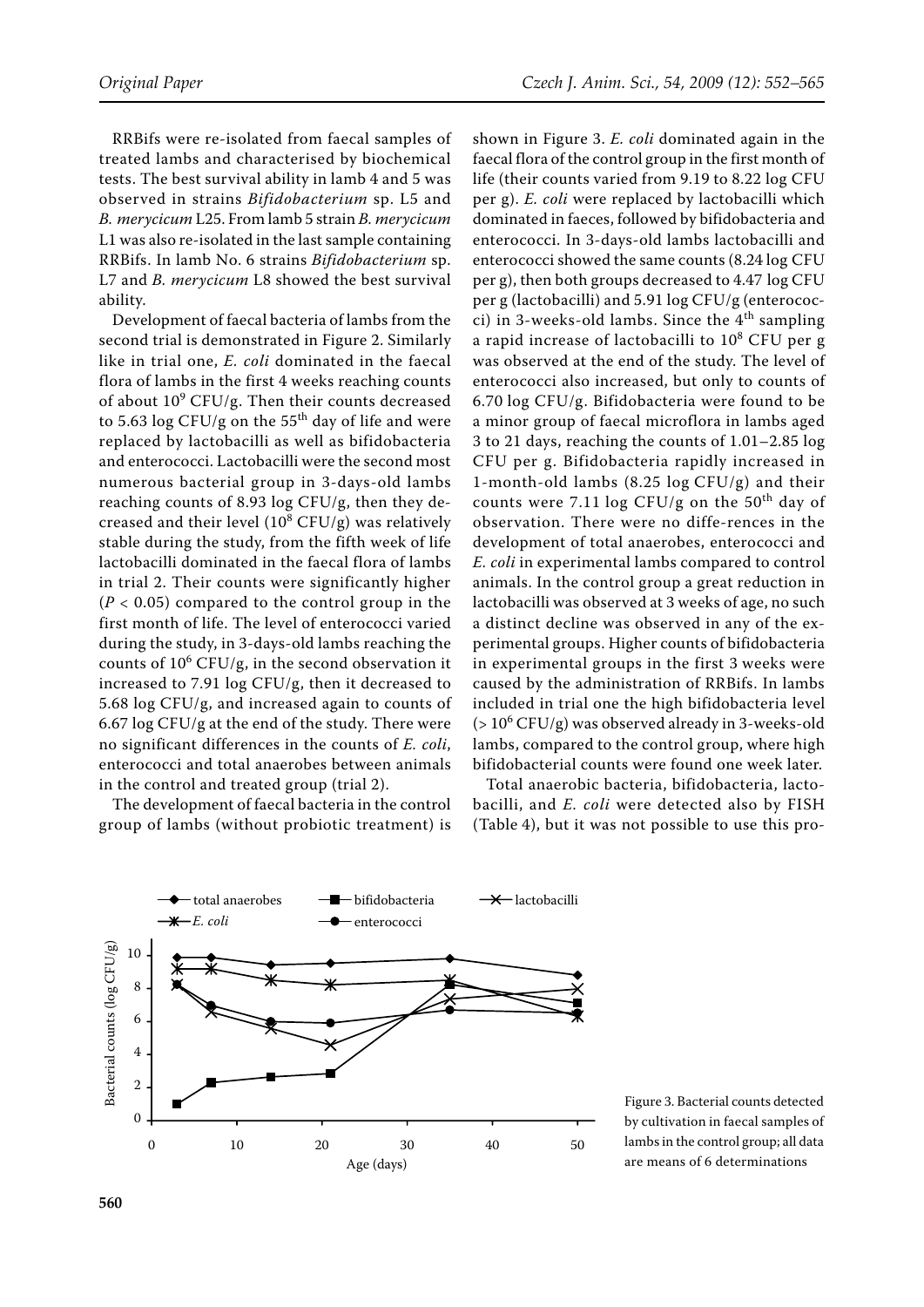|                                    | Control group   |                 | Experimental groups |                 |  |
|------------------------------------|-----------------|-----------------|---------------------|-----------------|--|
|                                    | cultivation     | <b>FISH</b>     | cultivation         | <b>FISH</b>     |  |
| Total anaerobes ( $n = 30$ )       | $9.56 \pm 0.58$ | $9.89 \pm 0.38$ | $9.72 \pm 0.56$     | $9.95 \pm 0.30$ |  |
| Bifidobacteria ( $n = 5$ )         | $8.15 \pm 0.32$ | $8.20 \pm 0.68$ | $8.30 \pm 1.12$     | $8.46 \pm 1.12$ |  |
| Lactobacilli ( $n = 24$ )          | $7.98 \pm 0.95$ | $8.36 \pm 0.47$ | $8.17 \pm 0.68$     | $8.34 \pm 0.59$ |  |
| <i>E.</i> $\text{coli}$ $(n = 27)$ | $8.57 \pm 0.64$ | $8.89 \pm 0.73$ | $8.68 \pm 0.96$     | $8.63 \pm 0.64$ |  |

Table 4. Comparison of bacterial counts ( $\log$  CFU/g  $\pm$  SD) in faecal samples of lambs in the control and experimental group detected by cultivation and FISH

cedure for bacteria quantification in all samples, because the detection limit of FISH method for ruminant faecal samples is approximately  $10^7$  CFU/g. In Table 4 the results are presented that were obtained only from samples where bacteria were detected by cultivation as well as by FISH. Bacterial counts determined by FISH are not significantly higher compared to cultivation.

#### **Discussion**

To our knowledge, there is a lack of information about the occurrence of bifidobacteria in gastrointestinal tracts of small ruminants. Draksler et al. (2002) studied the development of faecal flora in young Creole goats at 1 to 270 days of age by cultivation methods. A modified selective HHD medium (Merck) was used for bifidobacteria quantification but the modification was not specified. Bifidobacteria were found to be a subdominant group of faecal microflora in 1-dayold goats reaching the counts of 6.41 log CFU/g. Therefore, a significant increase in bifidobacteria was observed between day 1 and 3. On the  $3<sup>rd</sup>$  day of life the highest bifidobacterial level was found (7.89 log CFU/g), then it decreased to 4.89 log CFU/g at 3 onths. Collado and Sanz (2007) quantified the mucosa-adhered microbiota of lambs (aged 6–9 months) in rumen, duodenum, and colon by culture methods and FISH coupled with flow cytometry (FCM-FISH). Bifidobacteria and lactic acid bacteria were found to be predominant mucosa-adhered bacteria in lambs by both methods. The levels of bifidobacteria were significantly higher in colon and rumen compared to duodenum. Higher counts of analysed bacteria were found using the FCM-FISH method in rumen and colon compared to culture techniques. In our

control group of lambs bifidobacteria were found to be a subdominant bacterial group in the first month of animal life by both methods (cultivation and FISH). Bifidobacteria rapidly increased in 1-month-old lambs (8.25 log CFU/g) and their counts were 7.11 log CFU/g on the  $50<sup>th</sup>$  day of observation.

Bifidobacteria are a desirable bacterial group of intestinal microflora for their positive effects on microbial balance and host's general health. One of the strategies how to improve bifidobacterial counts in the intestine is their administration to animals. For the effective use of probiotic bacteria their ability to survive in *in vitro* conditions for a long period of time is necessary, or even their permanent colonisation of the gastrointestinal tract. A presumption for successful colonisation is the survival ability of probiotics during their passage through the gastrointestinal-tract of the animal. Probiotics must be acid and bile tolerant. Using the *in vitro* test, bifidobacterial strains which fulfil these criterions were found (Table 1) and were administered to lambs. In many studies spontaneously generated rifampicin-resistant mutants were used for differentiation of administered bacteria (Pedersen and Tannock, 1989; Rada et al., 1995; Bredholt et al., 2001). Resistance to antibiotics is stable and effective for differentiation of endogenous bacteria including bifidobacteria because resistance to rifampicin is rare among wild strains of bifidobacteria (Rada et al., 1995). The use of RRBifs seems to be a safe method because resistance to rifampicin is a stable trait and is not coded by plasmids, therefore it is not probably transmissible among bacteria in the natural environment (Pedersen and Tannock, 1989). Pedersen et al. (2003) did not find any differences between the rifampicin-resistant mutants of lactobacilli and their parent strains with respect to colony or cell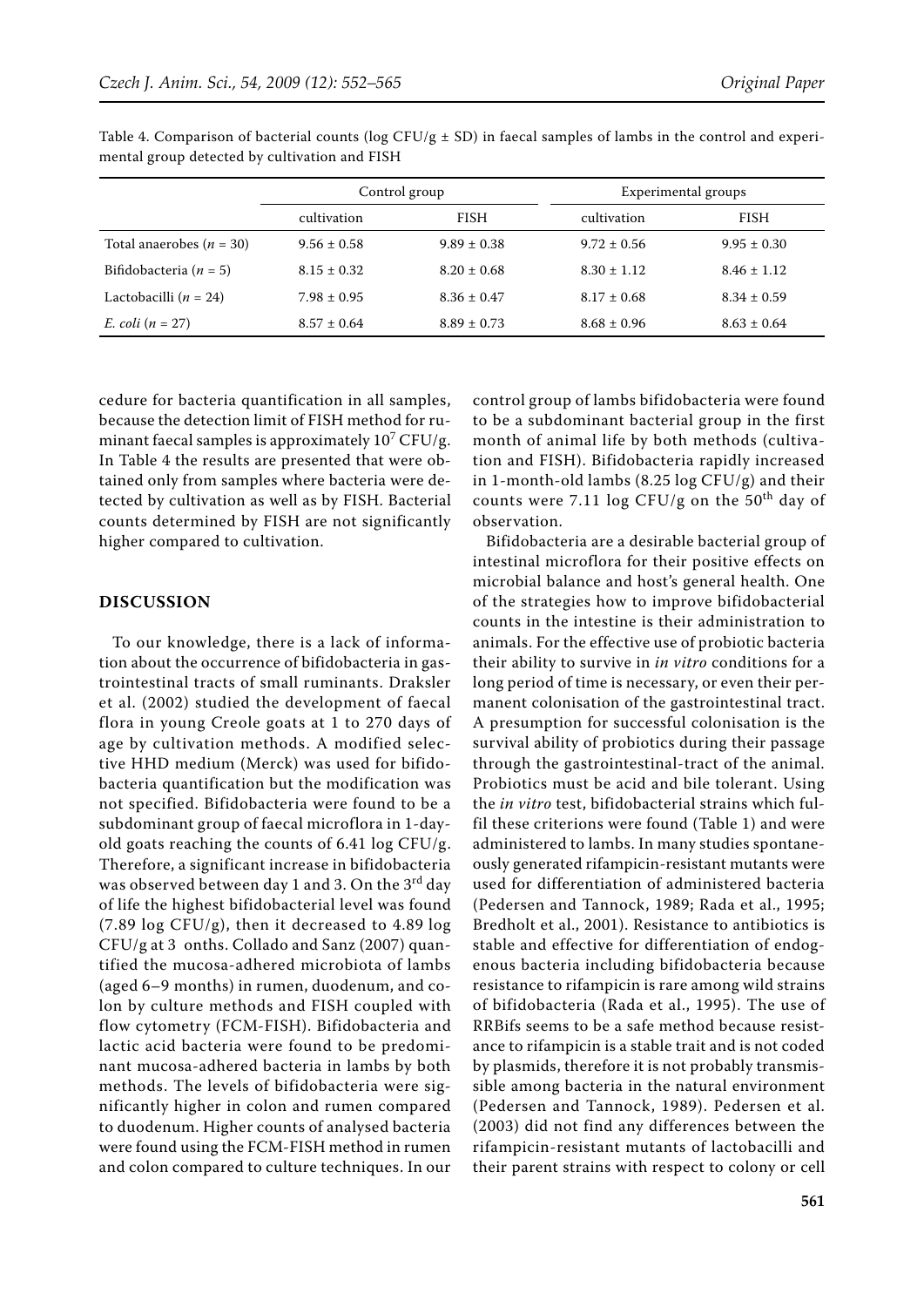morphology, biochemical properties and other phenotypic properties. Neither were any differences in physiological and biochemical characteristics between rifampicin-resistant mutants of bifidobacteria and original strains found in our study.

Numerous studies reported on the inhibitory effect of bifidobacteria against a wide range of pathogenic microorganisms including pathogenic *Escherichia coli* and *Clostridium* sp. These microorganisms were often isolated from young ruminants with diarrhoea (Ishihara et al., 2001; Haschek et al., 2006; Uhde et al., 2008; Herrera-Luna et al., 2009). *Clostridium difficile* may be associated with calf diarrhoea and cattle may be an important source for human *C. difficile* infections (Rodriguez-Palacios et al., 2006). On the other hand, Rodriguez-Palacios et al. (2007) reported that the oral administration of *C. difficile* ribotype 077 to neonatal calves resulted in intestinal colonization but not in detection of toxins or symptoms of enteric disease. Some reports have shown an overlap of the isolates from calves and humans, including two types 027 and 017 of the predominant outbreak. *C. difficile* has also been found in retail meat samples, suggesting that food could be involved in the transmission of *C. difficile* from animals to humans (Rupnik, 2007). Twenty-two isolates of bifidobacteria from lambs showed the antimicrobial activity against *C. difficile* KK4 of human origin in our *in vitro* study. These strains seem to be promising probiotics for young ruminants to reduce the counts of *C. difficile* in their gastrointestinal tract as a source of infections for humans, but these results must be verified in clinical studies.

Several mechanisms have been suggested for the inhibitory action of bifidobacteria towards pathogens including a decrease in local pH by the production of organic acids (De Vuyst et al., 2004). But only few authors reported that the production of acetic and lactic acid is the sole factor responsible for the antagonistic activity of bifidobacteria (Fooks and Gibson, 2003). It has been suggested in numerous reports that other inhibitory substances may contribute to the antagonistic activity as well (Servin, 2004). The results of Makras and De Vuyst, 2005) showed that the inhibitory activity of bifidobacteria towards Gram-negative bacteria is dependent mainly on the lowering of pH, but some *Bifidobacterium* strains produced a bacteriocin in their study. However, the contribution of such inhibitory substances to the antibacterial activity of bifidobacteria was found to be negligible. In our study 15 out of the 31 bifidobacterial cell-free supernatants tested inhibited the growth of *E. coli* O55 and 22 strains were active against *Cl. difficile* KK4. Neutralized supernatants inhibit neither *E. coli* O55 nor clostridia. Our results showed that the antimicrobial activity of tested bifidobacteria is caused especially by a decrease in pH (pH of cellfree supernatants ranged from 3.6 to 4.0) by the production of organic acids, but the production of other antibacterial compounds by bifidobacteria cannot be excluded.

Probiotics are used in animal feeding in order to increase zootechnical performance, such as average daily gain, feed conversion rate, and quality of animal products. There exists a number of reports on desirable effects of probiotics on the health of ruminants. Ripanonti and Stella (2009) suggested the use of spore-forming bacteria such as *Bacillus coagulans* as probiotics for calves. Oral administrations of *Bifidobacterium pseudolongum* or *Lactobacillus acidophilus* to 7-days-old calves improved body weight gain and feed conversion and reduced the frequency of diarrhoea (Abe et al., 1995). The administration of lactic acid bacteria to young animals, including ruminants, has indeed been demonstrated to have a beneficial effect by reducing rates of diarrhoea (Moore, 2004). Chaves et al. (1999) reported the results of *Lactobacillus acidophilus* administration to calves in the first 2 months of life that reduced the diarrhoea occurrence. Experiments of Herich et al. (1998) showed that the application of probiotic lactobacilli to 2–3 months old calves resulted in an increase in nonspecific immune functions. The results of Tkalcic et al. (2003) indicated that the probiotic *E. coli* administered to weaned calves (8 to 10 weeks of age) substantially reduced or eliminated the faecal shedding of *E. coli* O157:H7 and *E. coli* O111:NM. Lema et al. (2001) studied the efficacy of *L. acidophilus*, *L. casei*, *L. fermentum*, *L. plantarum*, and *S. faecium* in reducing the faecal shedding of *E. coli* O157:H7 in experimentally infected lambs. Results indicated that a diet supplemented with probiotics can reduce the total number of *E. coli* O157:H7 in lambs and improve the meat performance of animals as well.

But to our knowledge there are no reports on probiotic bifidobacteria colonisation and consequent microbiological changes in the digestive tract of young ruminants. In our experimental groups,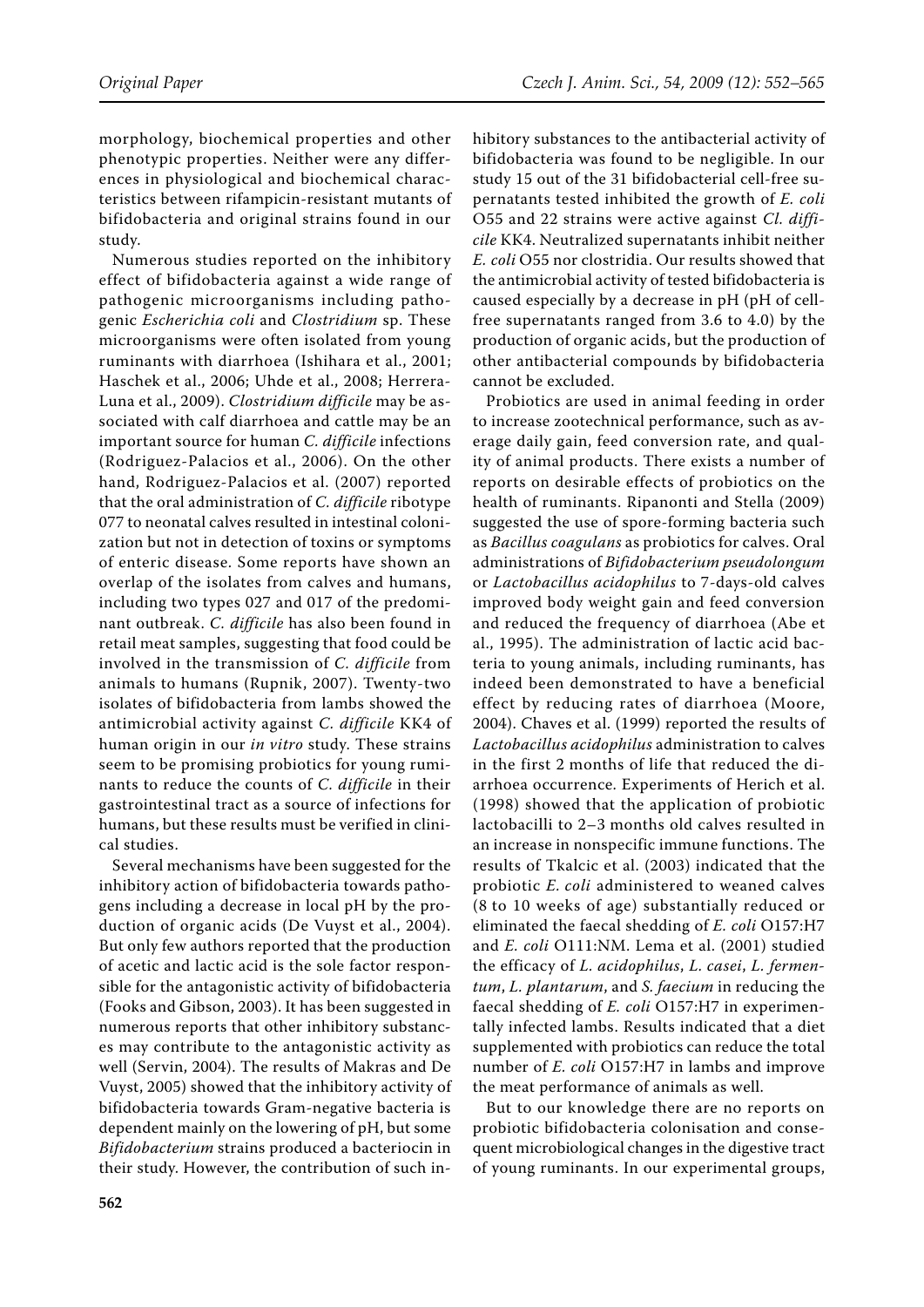significantly higher  $(P < 0.05)$  counts of bifidobacteria (5.64–7.32 log CFU/g) were found during the first 30 days of lamb life compared to the control group (2.31–2.85 log CFU/g). Lactobacilli counts were also significantly higher (*P* < 0.05) in both treated groups (6.93–8.37 log CFU/g) compared to the control group (4.58–6.58 log CFU/g) in the first three weeks after bifidobacteria administration. The administered bifidobacteria did not affect any other monitored bacterial groups. In the first trial the administered strain *B. ruminantium* L29 survived at high counts (6 log CFU/g on average) only for one week (Table 2, Figure 1). In the second trial lambs received a "cocktail" of 12 strains and RRBifs were detected at the count of about 6 log CFU/g for 25 days (Table 3, Figure 2). The administration of the bifidobacterial "cocktail" and consequent identification of the best survived strain seem to be a more effective method for the selection of potential probiotics than the application of only one strain.

On the basis of *in vitro* test results, suitable probiotic bifidobacterial strains for lambs were chosen. Some of them survived in the gastrointestinal tract of treated lambs for 30 days; these strains could be used as probiotics to cover the first month of life, when low bifidobacterial counts were found. No tested strain was able to colonize the lamb's tract permanently, but there is a possibility to dose bifidobacteria continuously during the milk-feeding period.

# **References**

- Abe F., Ishibashi N., Shimamura S. (1995): Effect of administration of bifidobacteria and lactic acid bacteria to newborn calves and piglets. Journal of Dairy Science, 78, 2838–2846.
- Anadón A., Martínez-Larranaga M.R., Aranzazu-Martínez M. (2006): Probiotics for animal nutrition in the European Union. Regulation and Safety Assessment. Regulatory Toxicology Pharmacology, 45, 91–95.
- Bergonzelli G.E., Blum S., Brussow H., Corthesy-Theulaz I. (2005): Probiotics as a treatment strategy for gastrointestinal diseases? Digestion, 72, 57–68.
- Biavati B., Mattarelli P. (1991): *Bifidobacterium ruminantium* Sp.nov. and *Bifidobacterium merycicum* Sp. nov. from the rumens of cattle. International Journal of Systematic Bacteriology, 41, 163–168.
- Bredholt S., Nesbakken T., Holck A. (2001): Industrial application of an antilisterial strain of *Lactobacillus*

*sakei* as a protective culture and its effect on the sensory acceptability of cooked, sliced, vacuum-packaged meats. International Journal of Food Microbiology, 66, 191–196.

- Chaves A.H., da Silva J.F.C., de Campos O.F., Pinheiro A.J.R., Valadares S.D. (1999): Effect of one strain of *Lactobacillus acidophilus* (LT516) as probiotic for calves. Brazilian Journal of Animal Science, 28, 1075–1085.
- Collado M.C., Sanz Y. (2007): Quantification of mucosaadhered microbiota of lambs and calves by the use of culture methods and fluorescent in situ hybridization coupled with flow cytometry techniques. Veterinary Microbiology, 121, 299–306.
- De Vuyst L., Avonts L., Makras L. (2004): Probiotics, prebiotics and gut health. In: Remacle C., Reusens B. (eds.): Functional Foods, Ageing and Degenerative Disease. Woodhead Publishing, Cambridge, UK, 416–482.
- Draksler D., Locascio M., González S., Guillermo O. (2002): The development of faecal flora in young Creole goats. Small Ruminant Research, 46, 67–70.
- Fooks L.J., Gibson G.R. (2003): Mixed culture fermentation studies on the effects of synbiotics on the human intestinal pathogens *Campylobacter jejuni* and *Escherichia coli*. Anaerobe, 9, 231–242.
- Gibson G.R., Fuller R. (2000): Aspects of *in vitro* and *in vivo* research approaches directed toward identifying probiotics and prebiotics for human use. Journal of Nutrition, 130, 391S–395S.
- Haschek B., Klein D., Benetka V., Herrera C., Sommerfeld-Stur I., Vilcek S., Moestl K., Baumgartner W. (2006): Detection of bovine torovirus in neonatal calf diarrhoea in lower Austria and Styria (Austria). Journal of Veterinary Medicine B, 53, 160–165.
- Herich R., Bomba A., Němcová R., Gančarčíková S. (1998): The influence of application of probiotic on the immune system of 2–3 months old caves. Archives of Animal Breeding, 41, 565–572.
- Herrera-Luna C., Klein D., Lapan G., Revilla-Fernandez S., Haschek B., Sommerfeld-Stur I., Moestl K., Boumgartner W. (2009): Characterization of virulence factors in *Escherichia coli* isolated from diarrheic and healthy calves in Austria shedding various enteropathogenic agents. Veterinarni Medicina, 55, 1–11.
- Ishihara N., Chu D.C., Akachi S., Juneja L.R. (2001): Improvement of intestinal microflora balance and prevention of digestive and respiratory organ diseases in calves by green tea extracts. Livestock Production Science, 68, 217–229.
- Kok R.G., De Waal A., Schut F., Welling G.W., Week G., Hellingwerf K.J. (1996): Specific detection and analysis of a probiotic *Bifidobacterium* strain in in-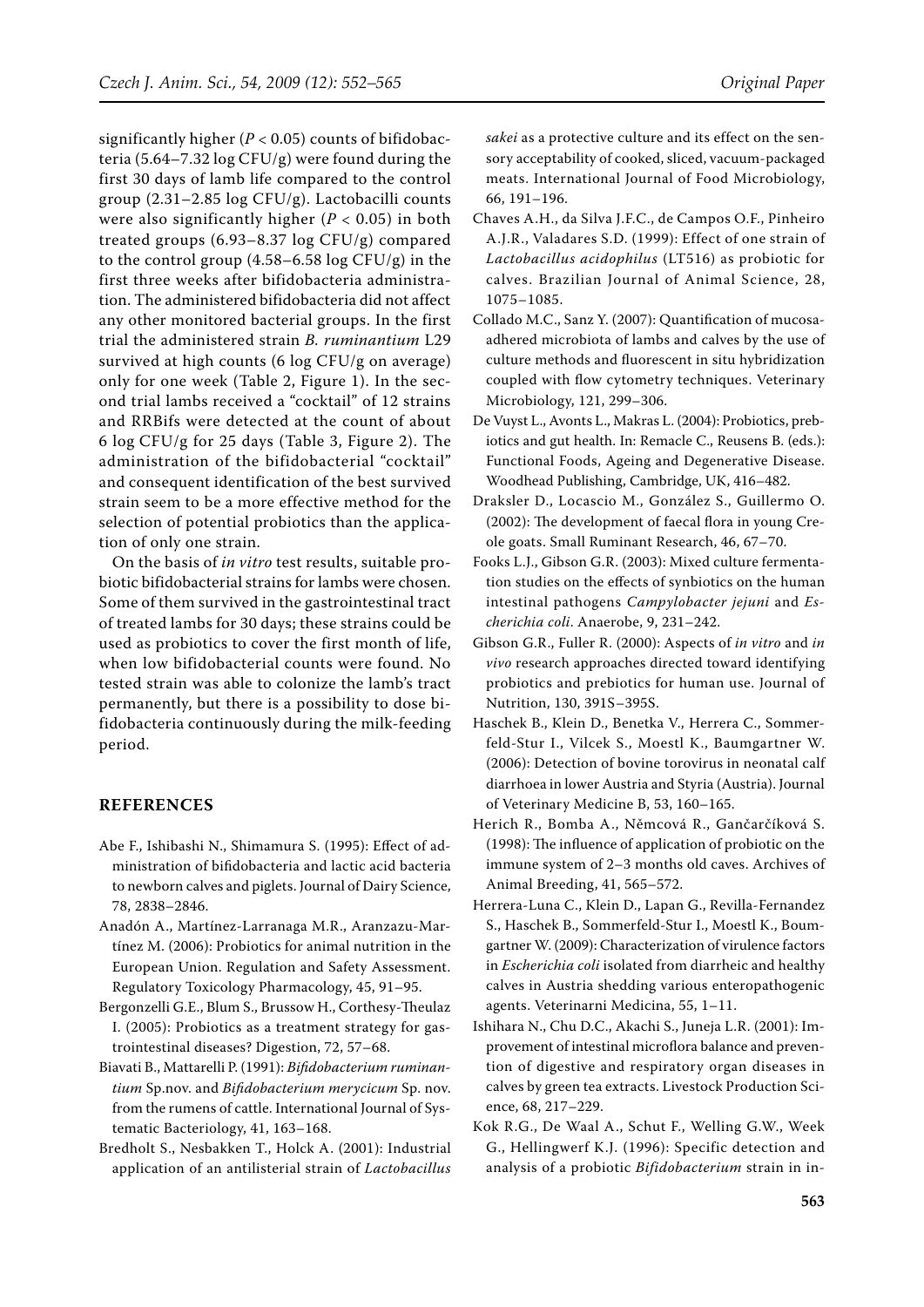fant feces. Applied and Environmental Microbiology, 62, 3668–3672.

- Leahy S.C., Higgins D.G., Fitzgerald G.F., van Sinderen D. (2005): Getting better with bifidobacteria. Journal of Applied Microbiology, 98, 1303–1315.
- Lema M., Williams L., Rao D.R. (2001): Reduction of fecal shedding of enterohemorrhagic *Escherichia coli* O157:7 in lambs by feeding microbial feed supplement. Small Ruminant Research, 31, 31–39.
- Makras L., De Vuyst L. (2005): The *in vitro* inhibition of Gram-negative pathogenic bacteria by bifidobacteria is caused by the production of organic acids. International Dairy Journal, 16, 1049–1057.
- Mättö J., Alakomi H.L., Vaari A., Virkajärvi I., Saarela M. (2006): Influence of processing conditions on *Bifidobacterium animalis* subsp. *lactis* functionality with a special focus on acid tolerance and factors affecting it. International Dairy Journal, 16, 1029–1037.
- McBrearty S., Ross R.P., Fitzgerald G.F., Collins J.K., Wallace J.M., Stanton C. (2001): Influence of two commercially available bifidobacteria cultures on Cheddar cheese quality. International Dairy Journal, 11, 599–610.
- Moore J. (2004): The use of probiotics in the calf: An overview. Cattle Practice, 12, 125–128.
- Moroni O., Kheadr E., Goutin Y., Lacroix Ch., Fliss I. (2006): Inactivation of adhesion and invasion of foodborne *Listeria monocytogenes* by bacteriocin-producing *Bifidobacterium* strains of human origin. Applied and Environmental Microbiology, 72, 6894–6901.
- Orban J.I., Patterson J.A. (2002): Modification of the phosphoketolase assay for rapid identification of bifidobacteria. Journal of Microbiology Methods, 40, 221–224.
- Patterson J.A., Burkholder K.M. (2003): Application of prebiotics and probiotics in poultry production. Poultry Science, 82, 627–631.
- Pedersen K., Tannock G.W. (1989): Colonization of the porcine gastrointestinal tract by lactobacilli. Applied and Environmental Microbiology, 55, 279–283.
- Pedersen K., Bjerrum L., Nauerby B., Madsen M. (2003): Experimental infections with refampicin-resistant *Clostridium perfringens* strains in broiler chickens using isolator facilities. Avian Pathology, 32, 403–411.
- Rada V., Petr J. (2000): A new selective medium for the isolation of glucose nonfermenting bifidobacteria. Journal of Microbiology Methods, 43, 127–132.
- Rada V., Marounek M., Rychlí I., Šantrůčková D., Voříšek K. (1995): Effect of *Lactobacillus salivarius* administration on microflora in the crop and caeca of broiler chickens. Journal of Animal and Feed Sciences, 4, 161–170.
- Rada V., Vlková E., Nevoral J., Trojanová I. (2006): Comparison of bacterial flora and enzymatic activity in faeces of infants and calves. FEMS Microbiology Letters, 258, 25–28.
- Ripamonti B., Stella S. (2009): Bacterial spore formers as probiotics for animal nutrition. Large Animal Review, 15, 7–12.
- Rodriguez-Palacios A., Stampfli H.R., Duffield T., Peregrine A.S., Trotz-Williams L.A., Arroyo L.G., Brazier J.S., Weese J.S. (2006): *Clostridium difficile* PCR ribotypes in calves, Canada. Emerging Infectious Diseases, 12, 1730–1736.
- Rodriguez-Palacios A., Stampfli H.R., Stalker M., Duffield T. Weese S. (2007): Natural and experimental infection of neonatal calves with *Clostiridium difficile*. Veterinary Microbiology, 124, 166–172.
- Rupnik M. (2007): Is *Clostridium difficile*-associated infection a potentially zoonotic and foodborne disease? Clinical Microbiology and Infections, 13, 457–459.
- Saarela M., Hallamaa K., Mattila-Sandholm T., Mättö J. (2003): The effect of lactose derivatives lactulose, lactitol and lactobionic acid on the functional and technological properties of potentially probiotic *Lactobacillus* strains. International Dairy Journal, 13, 291–302.
- Servin A.L. (2004): Antagonistic activities of lactobacilli and bifidobacteria against microbial pathogens. FEMS Microbiology Reviews, 28, 405–440.
- Shim S.B., Verstegen M.W.A., Kim I.H., Kwon O.S., Verdonk J.M.A.J. (2005): Effects of feeding antibioticfree creep feed supplemented with oligofructose, probiotics or synbiotics to suckling piglets increases the preweaning weight gain and composition of intestinal microbiota. Archives of Animal Nutrition, 59, 419–427.
- Simon O., Jadamus A., Vahjen W. (2001): Probiotic feed additives – effectiveness and expected modes of action. Journal of Animal and Feed Sciences, 10, 51–67.
- Tkalic S., Zhao T., Harmon B.G., Doyle M.P., Brown C. A., Zhao P. (2003): Fecal shedding of enterohemorrhagic *Escherichia coli* in weaned calves following treatment with probiotic Escherichia coli. Journal of Food Protection, 66, 1184–1189.
- Uhde F.L, Kaufman T., Sagar H., Albini S., Zanoni R., Schelling E., Meylan M. (2008): Prevalence of four enteropathogens in the faeces of young diarrhoeic dairy calves in Switzerland. Veterinary Record, 163, 362–366.
- Vaughan E.E., Mollet B. (1999): Probiotics in the new millennium. Nahrung, 43, 148–153.